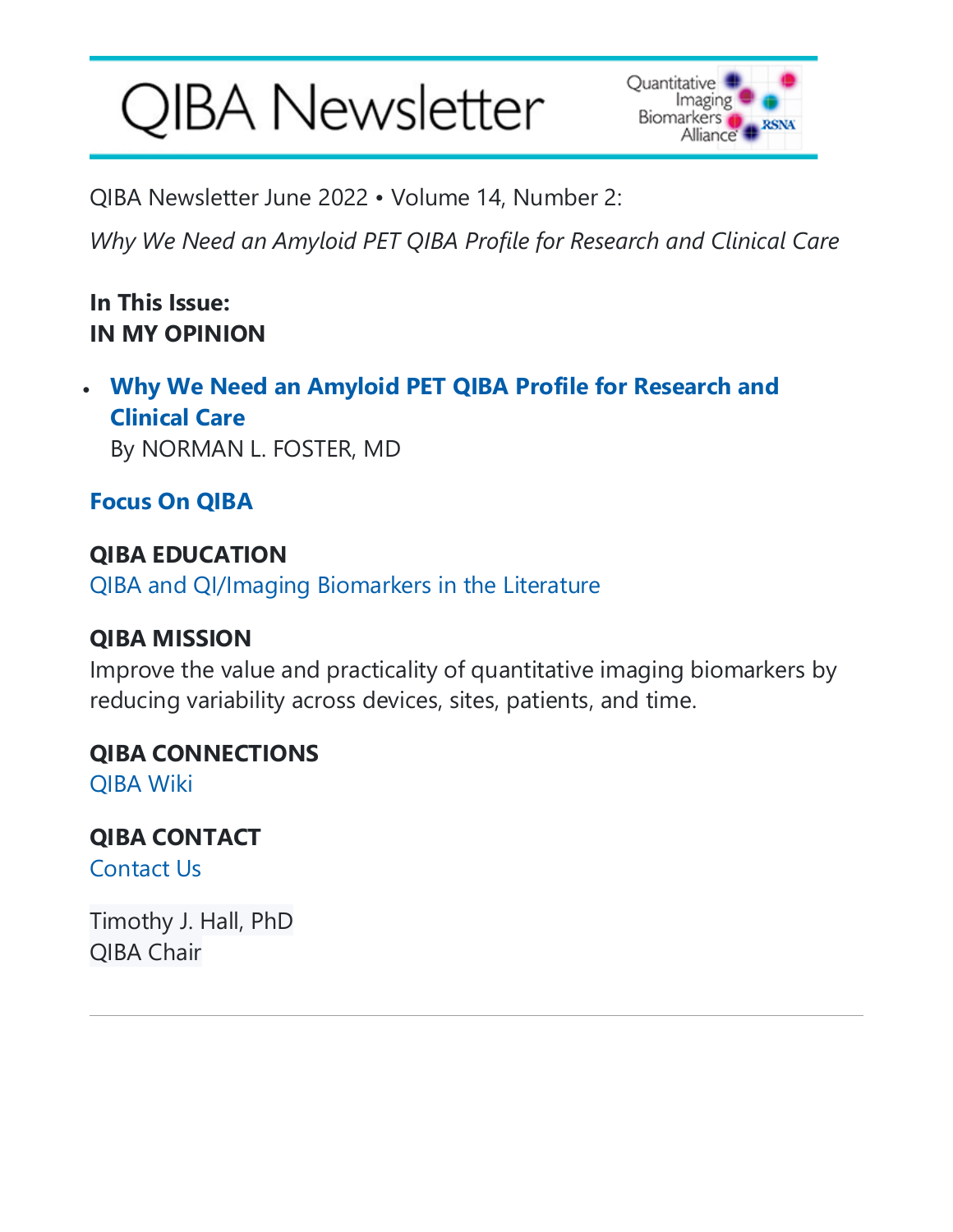## **In My Opinion**

### **Why We Need an Amyloid PET QIBA Profile for Research and Clinical Care**

#### *By NORMAN L. FOSTER, MD*

Alzheimer's disease (AD) is a Grand Challenge facing our society in the 21<sup>st</sup> century. The lifetime risk of AD at age 45 is one in five for women and one in ten for men. AD is the *only one* of the top ten leading causes of death in the U.S. that is increasing in prevalence without a prevention or cure. Unless more effective treatments are found, the health care costs of AD in the U.S. will grow to \$1.1 trillion by 2050. Amyloid PET imaging is a spectacularly successful biomarker addressing this challenge. The three FDA-approved amyloid tracers quantitatively correlate 95-100% with postmortem neuropathology. This correspondence is so good that amyloid PET has become the gold standard for judging AD biomarkers. Amyloid PET results are incorporated into National Institute on Aging-Alzheimer's Association (NIA-AA) clinical diagnostic criteria and NIA-AD research framework.

The availability of such an accurate and specific quantitative imaging biomarker as amyloid PET is a significant unexpected achievement and should be thoughtfully utilized in clinical care and research. Amyloid PET proves that it is possible to diagnose AD *in vivo*. Misdiagnosis is especially common in neurodegenerative diseases that are by their nature complex and heterogeneous.

Without access to accurate diagnostic tests, patients and their families too often are forced to endure a prolonged diagnostic odyssey and yet fail to get a definitive evaluation. It is no wonder that outcomes are often less than ideal. Without a clear and confident diagnosis, treatment may be misguided and at worst, harmful. Lack of provider diagnostic confidence is common, delaying treatment and inhibiting education and support for patients and families. Lack of patient confidence in the diagnosis also is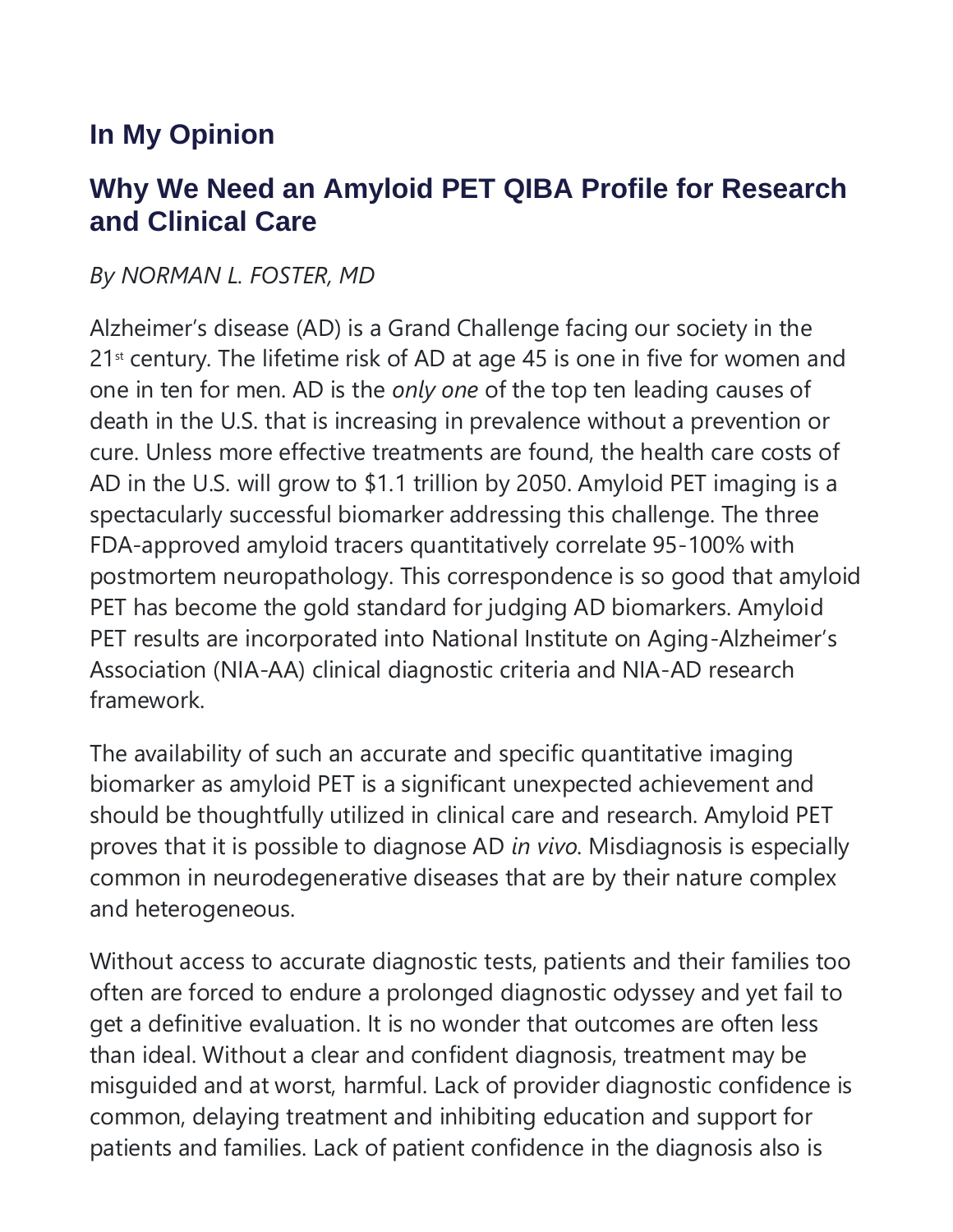common and contributes to poor follow-up and treatment adherence. The variability of clinical visual interpretation of imaging is easily documented and contributes to diagnostic uncertainty. While most imaging currently is not biomarker quality and intended only for visual interpretation, with modest additional effort, quantitative data can be extracted from an image allowing objective, pixel-by-pixel statistical comparison with a reference population. Clinicians need not fear quantitative image analysis; supplemental billing codes that insurers recognize are available for reimbursement of this additional effort. As clinical trials and diagnosis move earlier, objective methods can decrease the frequency with which assessments are ambiguous or indeterminate. High accuracy provided by quantitative imaging and QIBA Profile quality standards are not too much to ask when dealing with the diagnosis of a life-changing dementing disease.

Amyloid PET also has conclusively proven that AD pathology can be effectively treated. Once only theoretical, serial amyloid PET scans have shown that multiple anti-amyloid immunotherapies show quantitative reduction of amyloid plaque with PET. While convincing evidence still is needed to show the clinical efficacy of this reduction in AD pathology, quantitative amyloid PET has been essential to objectively detect slowed rates of amyloid accumulation and amyloid burden reductions within a short timeframe. This use of quantitative amyloid PET can only be expected to increase as many similar treatments using AD pathology as an outcome are in the pipeline and being tested. A clinical trial of Donanamab illustrates how these drugs might be used in clinical practice. The trial applied an innovative strategy using quantitative amyloid PET to decide whether quantitative amyloid PET has returned to normal, and treatment can be discontinued. This objective method of knowing when an expensive and burdensome therapy can be safely terminated likely is a preview of future clinical AD and dementia treatment paradigms. The development of Centiloids as a universal measure of brain amyloid burden means that comparable quantitation can be achieved with any amyloid PET ligand.

Clinicians share with imaging centers the responsibility for the accurate interpretation of biomarker results. Any biomarker by itself cannot make a diagnosis. Integrating clinical evidence obtained from a detailed history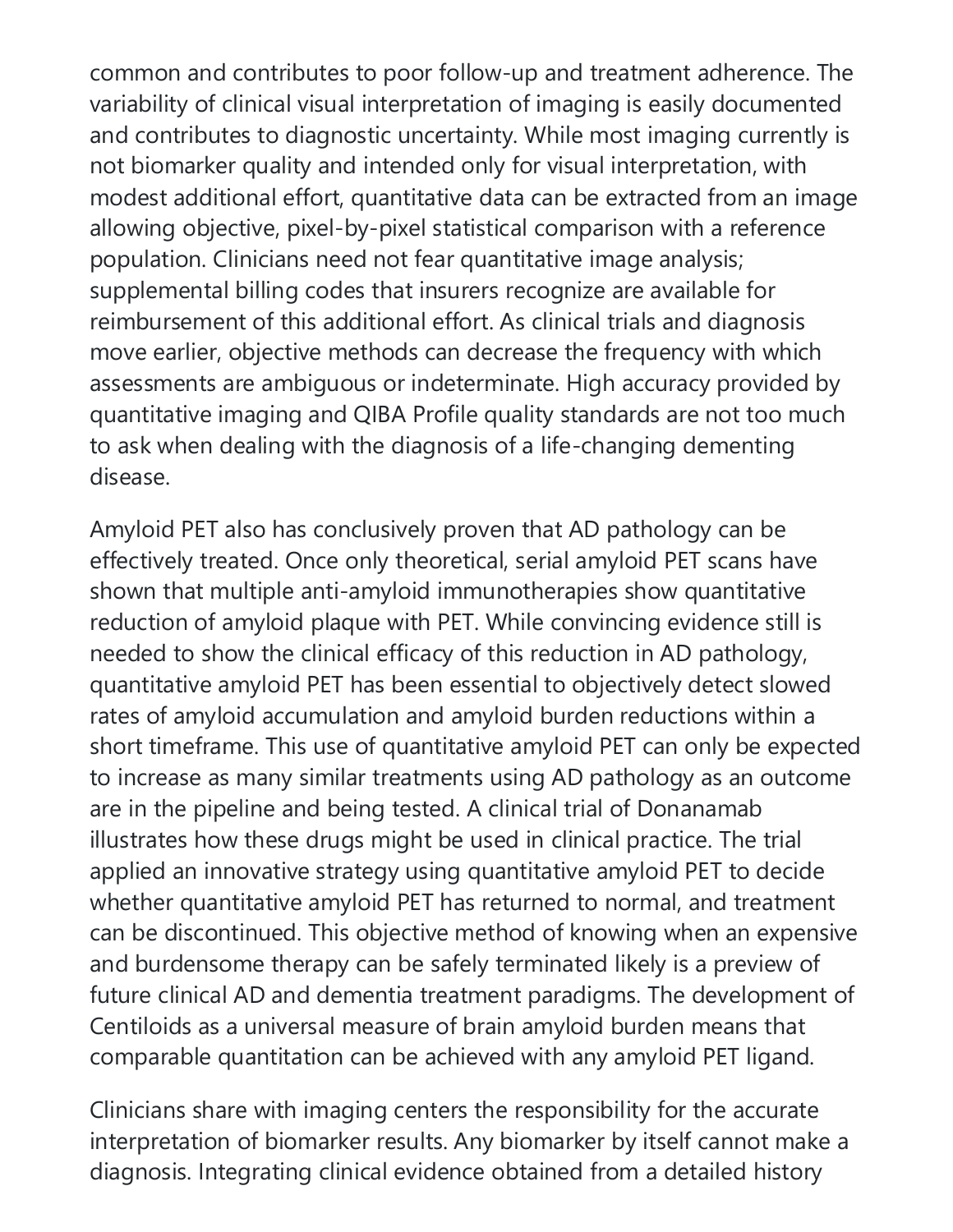and focused examination is a precondition for selecting patients receiving amyloid PET scans and interpreting biomarker results. Prior probability of a positive test result strongly influences the statistical characteristics of a test and are a strong caution against the indiscriminate use of amyloid PET. Appropriate use criteria for the clinical amyloid PET imaging have been published, as have the ethical guidelines for providing amyloid PET results to patients. Clinicians don't control imaging biomarker measurement; that is the responsibility of specialists at imaging centers. However, clinicians determine the information provided to imaging centers and must consider the clinical context and the relevant question that amyloid PET will answer.

Utilization of the QIBA amyloid PET Profile is not just a niche topic. With the increased emphasis on early diagnosis and advancement of new treatments that require highly confident and specific diagnosis, quantitative amyloid PET is needed. The accelerated approval of Aducanumab to treat AD has spurred discussion about the lack of diversity in clinical trials and the lack of equity in access to care. Addressing inequality in AD research and care will require community involvement, including the capability of performing quantitative amyloid PET imaging in more than just research centers. The lack of clinical reimbursement for amyloid PET has prevented clinicians from providing high quality dementia care and unnecessarily inhibited our understanding of the prevalence of AD and the effect of complications and co-morbidities. Substantial evidence showing the clinical value of amyloid PET has accumulated since the last CMS review for reimbursement. While we await CMS to reconsider its restrictive national coverage decision for clinical amyloid PET and continue to test new drug treatments, the nuclear medicine community would be well advised to adopt the QIBA amyloid PET Profile as part of its standard operating procedure. Only in this way can we best address medicine's generational challenge of better care for dementing neurodegenerative diseases.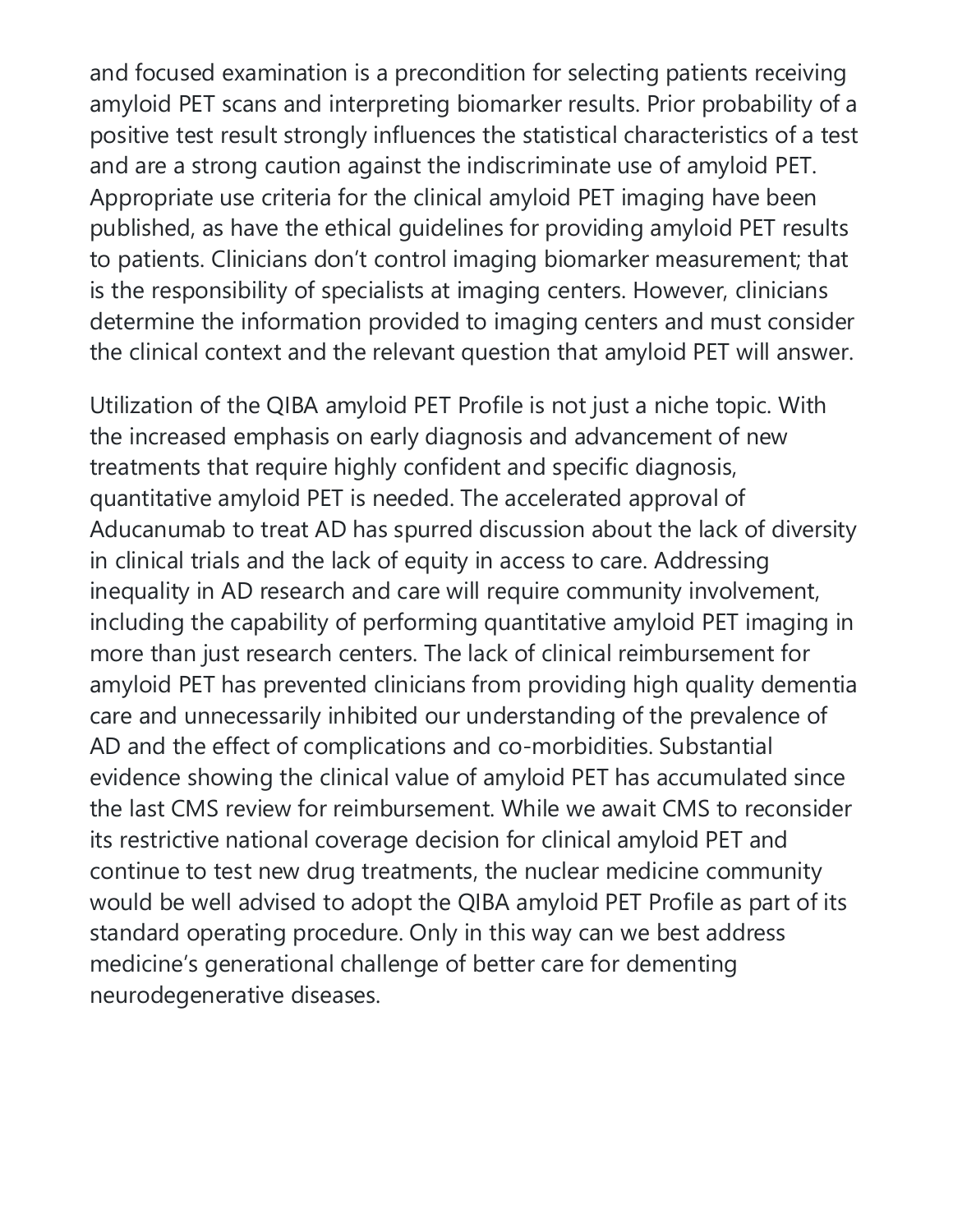

**Norman L. Foster, MD**

*Norman L. Foster, MD is a geriatric and cognitive neurologist who has specialized in brain imaging, clinical trials and the care of dementing neurodegenerative diseases for over 30 years. He was raised in Jacksonville, Illinois and received his BA degree in chemistry and biology summa cum laude from MacMurray College. After he received his MD degree from Washington University in St. Louis, he completed a medical internship at Jewish Hospital in St. Louis and a neurology residency at the University of Utah in Salt Lake City. Following a three-year fellowship at the National Institutes of Health, he joined the faculty of the University of Michigan where he rose to professor. In 2005, Dr. Foster's passion for improving Alzheimer's care brought him to the University of Utah, where became the founding director of The Center for Alzheimer's Care, Imaging and Research (CACIR).*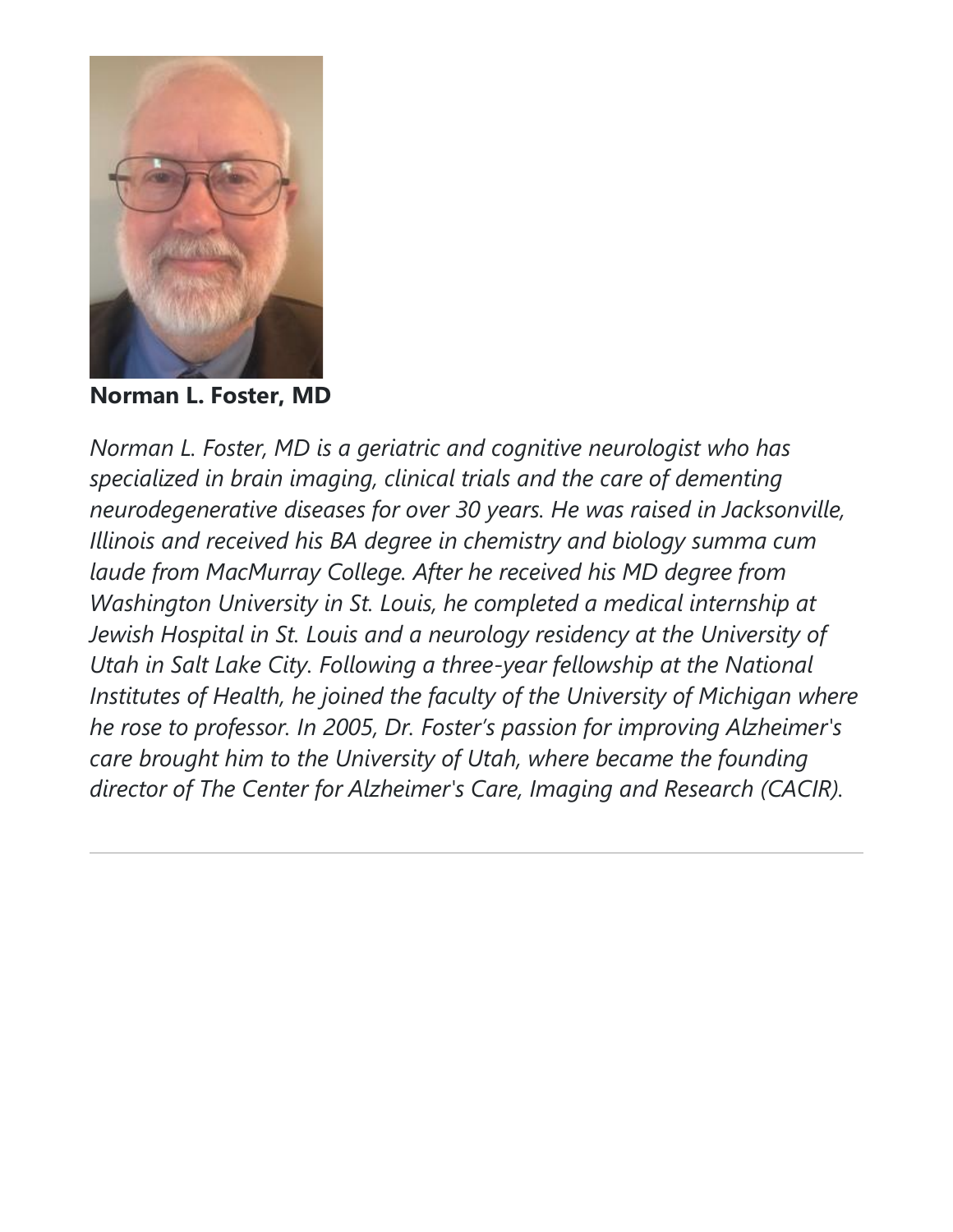

## **QIBA Promotional Videos**

During the April 2022 in-person QIBA Steering Committee meeting at RSNA headquarters, several QIBA volunteers recorded QIBA promotional videos. These videos are now available on the [RSNA YouTube channel](https://www.youtube.com/user/RSNAtube) via the QIBA Playlist: [https://tinyurl.com/QIBA-YouTube-Playlist,](https://tinyurl.com/QIBA-YouTube-Playlist) and will be used in other social media applications such as LinkedIn for promotional purposes. QIBA Leadership invite members to "like" and share these videos through LinkedIn or Twitter. We hope to reach new volunteers through these videos, educate the imaging community regarding the benefits of quantitative imaging, and grow the QIBA community.

Additional videos will be posted soon. QIBA would like to express its gratitude to the volunteers who participated in the recordings and to the RSNA Public Information and Communications department staff, who were instrumental in overseeing the production of these videos.

#QIBA #RSNA #QI

## **[QIBA Volunteer Page](https://qibawiki.rsna.org/index.php/QIBA_News)**

QIBA is seeking volunteers to assist with a variety of ongoing and new committee projects. Details about specific opportunities will be posted as they arise. We will promote these volunteer opportunities on one or more QIBA platforms including [LinkedIn,](https://www.linkedin.com/company/rsna-qiba) [wiki,](https://qibawiki.rsna.org/index.php/Main_Page) and the [QIBA Newsletter.](http://qibawiki.rsna.org/index.php/QIBA_News) Future signup sheets may look like this: [Google sign up form.](https://forms.gle/hEQootQfHUbG1AeB7)

We hope this [new platform](http://qibawiki.rsna.org/index.php/QIBA_News) will help biomarker committee leaders recruit additional help for new or ongoing committee tasks or projects.

To ensure that volunteers with the necessary experience are engaged, please provide a **brief description** to [qiba@rsna.org](mailto:qiba@rsna.org) and answer the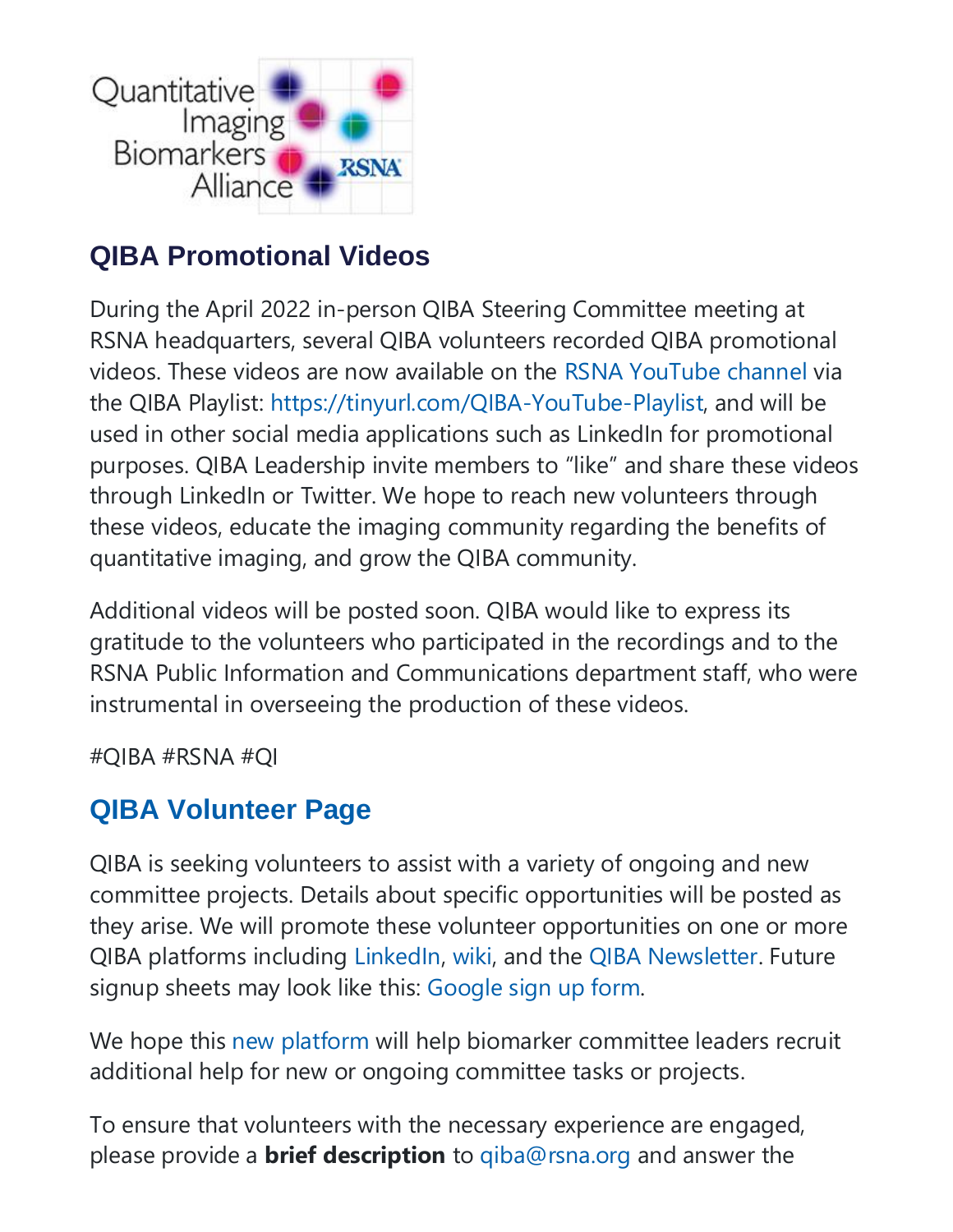questions below for each volunteer opportunity you would like to be posted.

#### **Please provide the following details:**

- 1. Title and short description of the task or project.
- 2. Time commitment/duration: How many hours? Weeks? Months? For example: *one hour per week for \_\_ amount of time*.
- 3. How many volunteers are needed?
- 4. Does your volunteer need to be an active QIBA member with previous QIBA experience?
- 5. What, if any, type of subject expertise is required?
- 6. What career stage would be helpful, for example, senior, mid-career, or junior?
- 7. Any other requirement(s)?

# **[QIBA Acknowledgments](https://qibawiki.rsna.org/index.php/QIBA_Acknowledgments) Page**

This page has been created for QIBA Leadership to acknowledge the biomarker committees and Profile authors and editors that have advanced Profiles. We realize that producing Profile takes dedication and hard work from many volunteers working together. We hope to be able to better recognize these efforts. Thank you.

# **QIBA Activities**

QIBA Biomarker Committees are open to all interested persons. Meeting summaries, the *[QIBA Newsletter](http://qibawiki.rsna.org/index.php/QIBA_News)* and other documents are available on the QIBA website <RSNA.org/QIBA> and wiki [http://qibawiki.rsna.org/.](http://qibawiki.rsna.org/)

# **QIBA Resources:**

- [About QIBA](https://qibawiki.rsna.org/index.php/About_QIBA)
- [QIBA News](http://qibawiki.rsna.org/index.php/QIBA_News)
- [QIBA Webpage](https://www.rsna.org/en/research/quantitative-imaging-biomarkers-alliance)
- [QIBA Wiki](http://qibawiki.rsna.org/)
- [QIBA Biomarker Committees](http://qibawiki.rsna.org/index.php/Committees)
- [QIBA Organization Chart](https://tinyurl.com/QIBA-Cmte-Org-Chart)
- [QIBA LinkedIn page](https://www.linkedin.com/company/rsna-qiba)

Please contact [qiba@rsna.org](mailto:qiba@rsna.org) for more information. We welcome your participation.